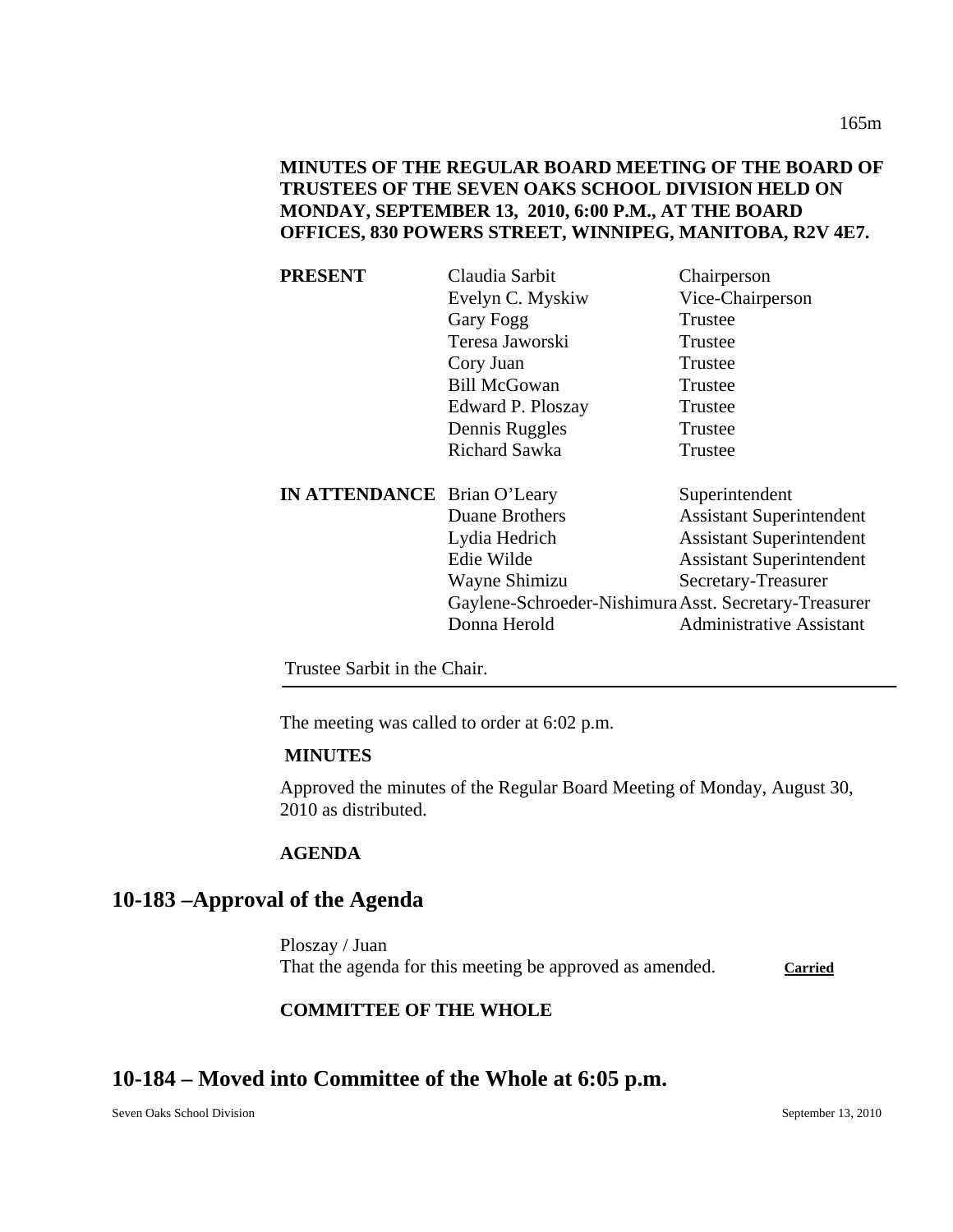Jaworski / Ruggles That the Board move into Committee of the Whole. **Carried**

Trustee McGowan enters the meeting here at 6:05 p.m.

Trustee Myskiw in the Chair.

#### **OFFICERS' REPORT**

Trustee Sawka and Ruggles reported on developments arising from collective bargaining.

Trustee Fogg enters the meeting here at 6:10 p.m.

Trustee Ruggles reported on MSBA Regional Meetings.

#### **SUPERINTENDENTS' PERSONNEL REPORT**

## **10-185– Superintendents' Personnel Report**

McGowan / Sawka That the Superintendents' Personnel Report be ratified. **Carried**

#### TEACHER APPOINTMENTS

Appointed Graeme Crawford to a full-time (1.00) Teacher-General (Permanent) contract effective September 7, 2010.

Appointed the following to Limited Teacher-General (Term) contracts effective September 7, 2010 to June 30, 2011:

Anita Perrett, part-time (.50)

Jennifer Hall, full-time (1.00) Tim Phillips, full-time (1.00) Marco Lopes, full-time (1.00) Kevin Van Dongen, full-time (1.00)

Appointed the following to Limited Teacher-General (Term) teaching contracts:

 Matthew Durant, part-time (.85), effective September 7, 2010 to January 31, 2011.

#### **SUPERINTENDENTS' PERSONNEL REPORT**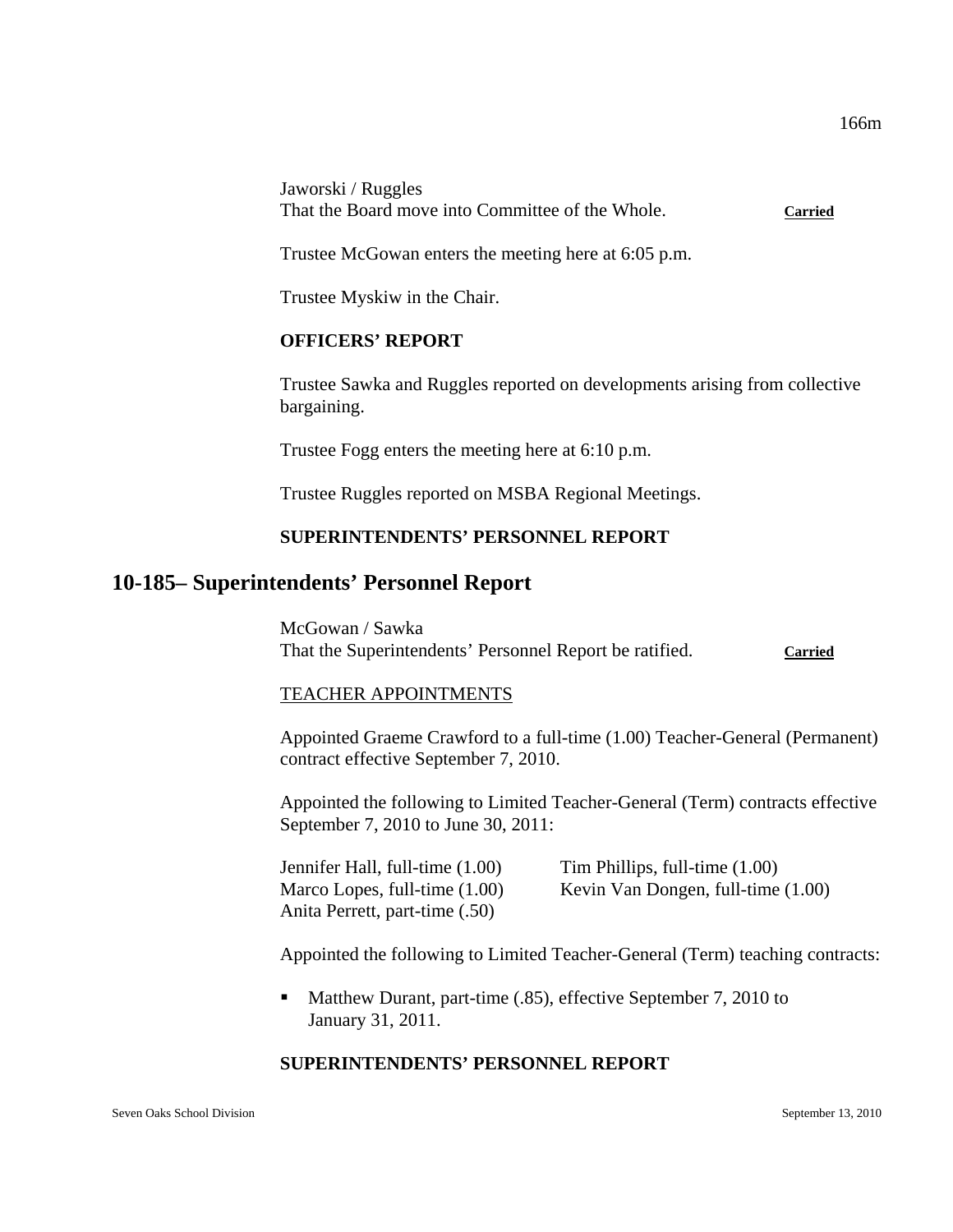- Cindy Jose, part-time (.50), effective September 7, 2010 to December 22, 2010.
- Helen Lesser, part-time (.50), effective September 7, 2010 (indefinite).

#### TEACHER LEAVES OF ABSENCE

Granted the following leaves of absence, without pay, effective the 2010/2011 school year:

Julie Southam, part-time (.20) Natalie Trudeau, full-time (1.00)

#### SUPERINTENDENTS' PERSONNEL REPORT MOTION

Rescinded the following Superintendents' Personnel Report motions:

#10-157 – Appointing Lisa Ayow to a full-time (1.00) Limited Teacher-General (Term) contract effective September 7, 2010 to June 30, 2011.

#10-176 – Appointing Graeme Crawford to a full-time (1.00) Limited Teacher-General (Term) contract effective September 7, 2010 to June 30, 2011.

#### **SUPERINTENDENTS' REPORT**

The following matters were received as information:

- 2010-2011 Enrolment Update.
- Garden City Collegiate Construction Update.

6:30 p.m. Audit Planning Report to the Board – Year Ending June 30, 2010: Presentation by KPMG – Romeo Daley and Austin Abas.

The following matters were received as information:

- Update on Portables.
- Divisional Inservice September 24, 2010.
- **Addictions Foundation Update.**

## **10-186 – Addictions Foundation of Manitoba**

Jaworski / Juan

That the Board approve the hiring of 2 counsellors from the Addictions Foundation of Manitoba to work with students in the high schools. **Carried** Trustee Sarbit in the Chair.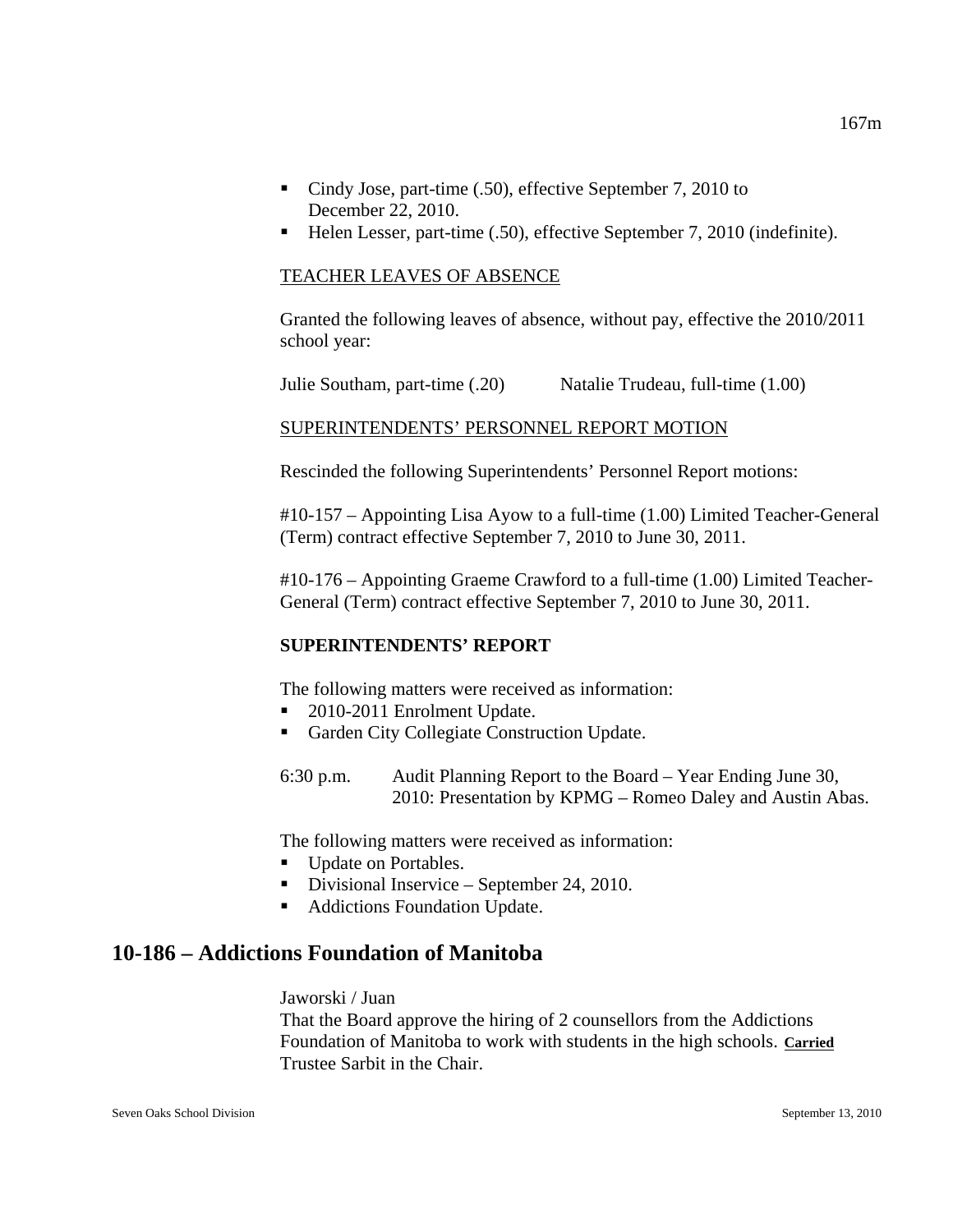#### **SPECIAL TIMED ORDER**

7:40 p.m. Carol Moar, Special Education Coordinator; Jennine Scott, Psychologist, E.C.S.S.; and Alison Wells, Teacher, Margaret Park - presentation on their recent Teaching Expedition to Ethiopia – Summer 2010.

## **10-187 – United Nations Association in Canada – Winnipeg Branch**

Fogg / Jaworski That the Board contribute \$1,000.00 to the United Nations Association in Canada Winnipeg Branch in support of their Youth Leadership Programs. **Carried** 

## **10-188 – École Riverbend Community School – Playground Tender**

Myskiw / Ruggles

That Playgrounds R Us be awarded the tender for the construction of the new playground structures at École Riverbend Community School on the basis of lowest acceptable bid.

**Carried** 

## **10-189 – Consent Agenda**

Ruggles / Ploszay That the Consent Agenda be approved. **Carried**

Cheque Listing - August 2010

That cheques #2110152-#2110282, #211000-#211001 (US\$), direct deposit #211000316-#211000454, and pre-authorized debit #201011 in the amount of \$1,648,578.45 be approved.

Lease Agreement with Seven Oaks Paraprofessional Association

Approved that the Board sign a lease agreement for the year October 1, 2010 to June 30, 2011 with the Seven Oaks Paraprofessional Association for the rental of office space at Edmund Partridge Community School at a rental fee of \$70.00 per month.

#### **CONSENT AGENDA**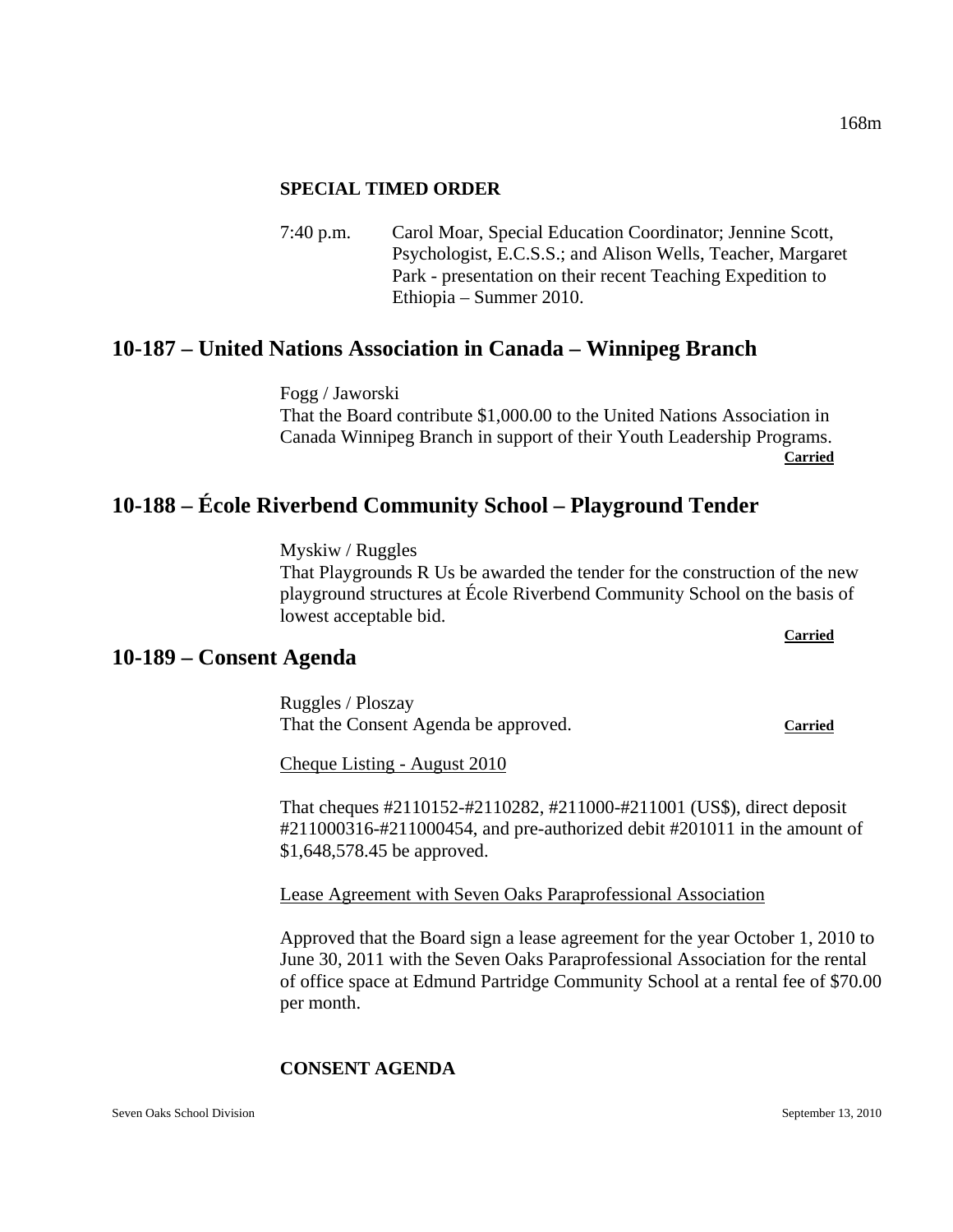# Nellie Drozd, Ukraine-Kyiv Pavilion - Request for Folklorama 2011

Approved that the Board direct the administration to prepare a rental agreement for Folklorama 2011 for the Ukraine-Kyiv Pavilion for the use of Maples Collegiate from July 29, 2011 to August 13, 2011.

#### Appin Associates Invoice No. B5669485059

That Invoice No. B5669485059 for the Garden City West Steam Unit Ventilator project in the amount of \$25,856.78 be paid to Appin Associates.

#### Number Ten Architectural Group Invoice No. 8143

That Invoice No. 8143 for the Renovations at Edmund Partridge Community School in the amount of \$189.00 be paid to Number Ten Architectural Group.

#### Number Ten Architectural Group Invoice No. 8234

That Invoice No. 8234 for the Renovations at Edmund Partridge Community School in the amount of \$94.50 be paid to Number Ten Architectural Group.

#### Number Ten Architectural Group Invoice No. 8154

That Invoice No. 8154 for Garden City West Grooming Room and Elevator in the amount of \$34,467.54 be paid to Number Ten Architectural Group.

#### Number Ten Architectural Group Invoice No. 8237

That Invoice No. 8237 for Garden City West Grooming Room and Elevator in the amount of \$1,972.05 be paid to Number Ten Architectural Group.

#### Randall Plumbing & Heating Ltd. Certificate of Payment No. 1

That Certificate of Payment No. 1 for the Garden City Collegiate West Steam Heating and Unit Ventilator Replacement Project in the amount of \$373,383.43 be paid to Randall Plumbing & Heating Ltd.

## **CONSENT AGENDA**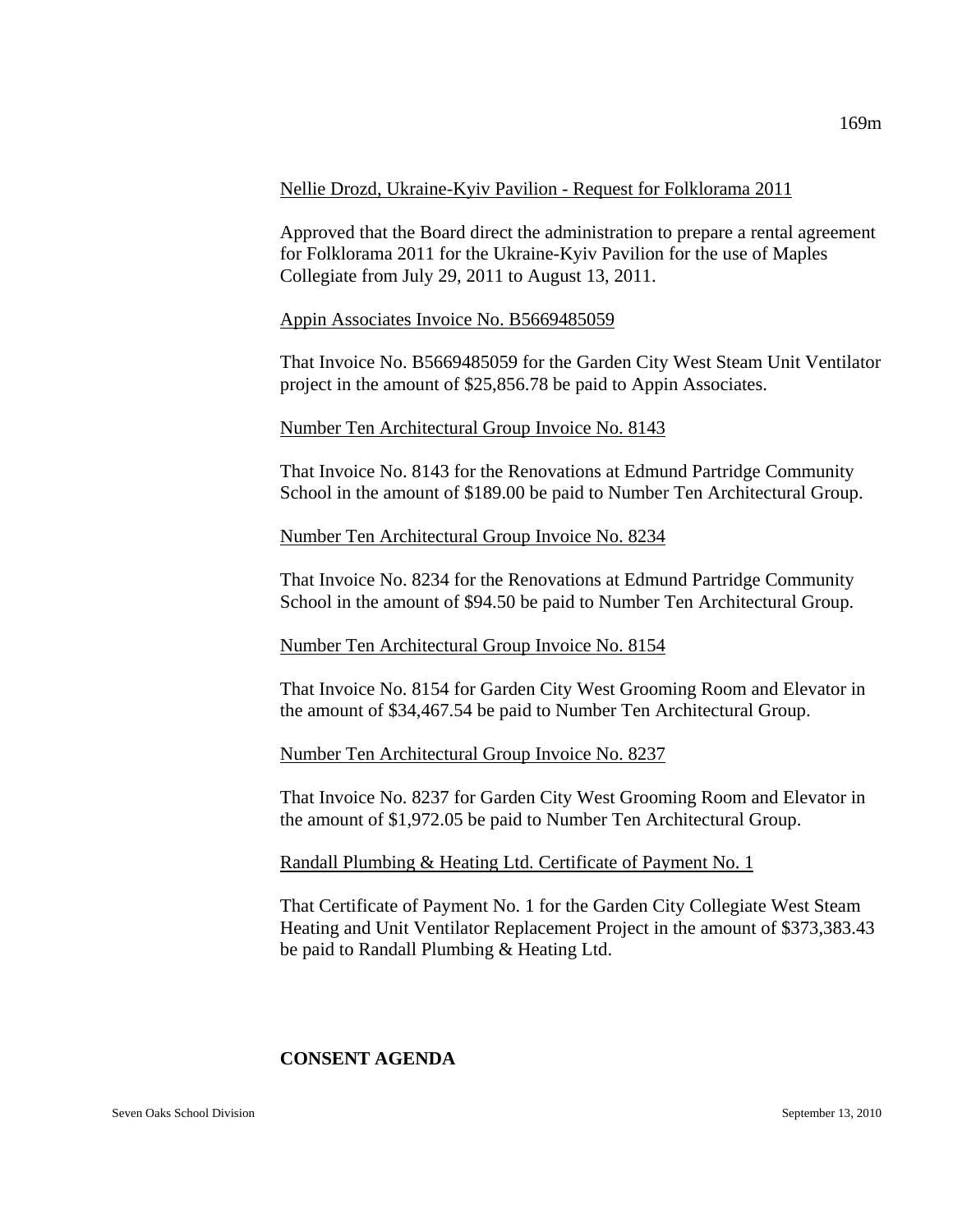## Statutory Holdback on Randall Plumbing & Heating Ltd. Certificate of Payment No. 1

That 7-1/2% Statutory Holdback on Certificate of Payment No.1 for the Garden City Collegiate West Steam Heating and Unit Ventilator Replacement Project in the amount of \$27,522.85 be paid to the SOSD/Randall Plumbing 433 Garden City West HVAC account.

#### Randall Plumbing & Heating Ltd. Certificate of Payment No. 2

That Certificate of Payment No. 2 for the Garden City Collegiate West Steam Heating and Unit Ventilator Replacement Project in the amount of \$875,427.19 be paid to Randall Plumbing & Heating Ltd.

## Statutory Holdback on Randall Plumbing & Heating Ltd. Certificate of Payment No. 2

That 7-1/2% Statutory Holdback on Certificate of Payment No. 2 for the Garden City Collegiate West Steam Heating and Unit Ventilator Replacement Project in the amount of \$63,810.27 be paid to the SOSD/Randall Plumbing 433 Garden City West HVAC account.

#### Von Ast Construction (2003) Inc. Certificate of Payment No. 1

That Certificate of Payment No. 1 for the Riverbend Modular and Link in the amount of \$108,262.13 be paid to Von Ast Construction (2003) Inc.

#### Statutory Holdback on Von Ast Construction (2003) Inc. Certificate of Payment No. 1

That 7-1/2% Statutory Holdback on Certificate of Payment No. 1 for the Riverbend Modular and Link in the amount of \$8,360.01 be paid to the SOSD/Von Ast Const 426 RB Mod/Link account.

#### Westland Construction Certificate of Payment No. 19

That Certificate of Payment No. 19 for the Garden City Collegiate Link & Renovations project in the amount of \$182,335.81 be paid to Westland Construction.

#### **CONSENT AGENDA**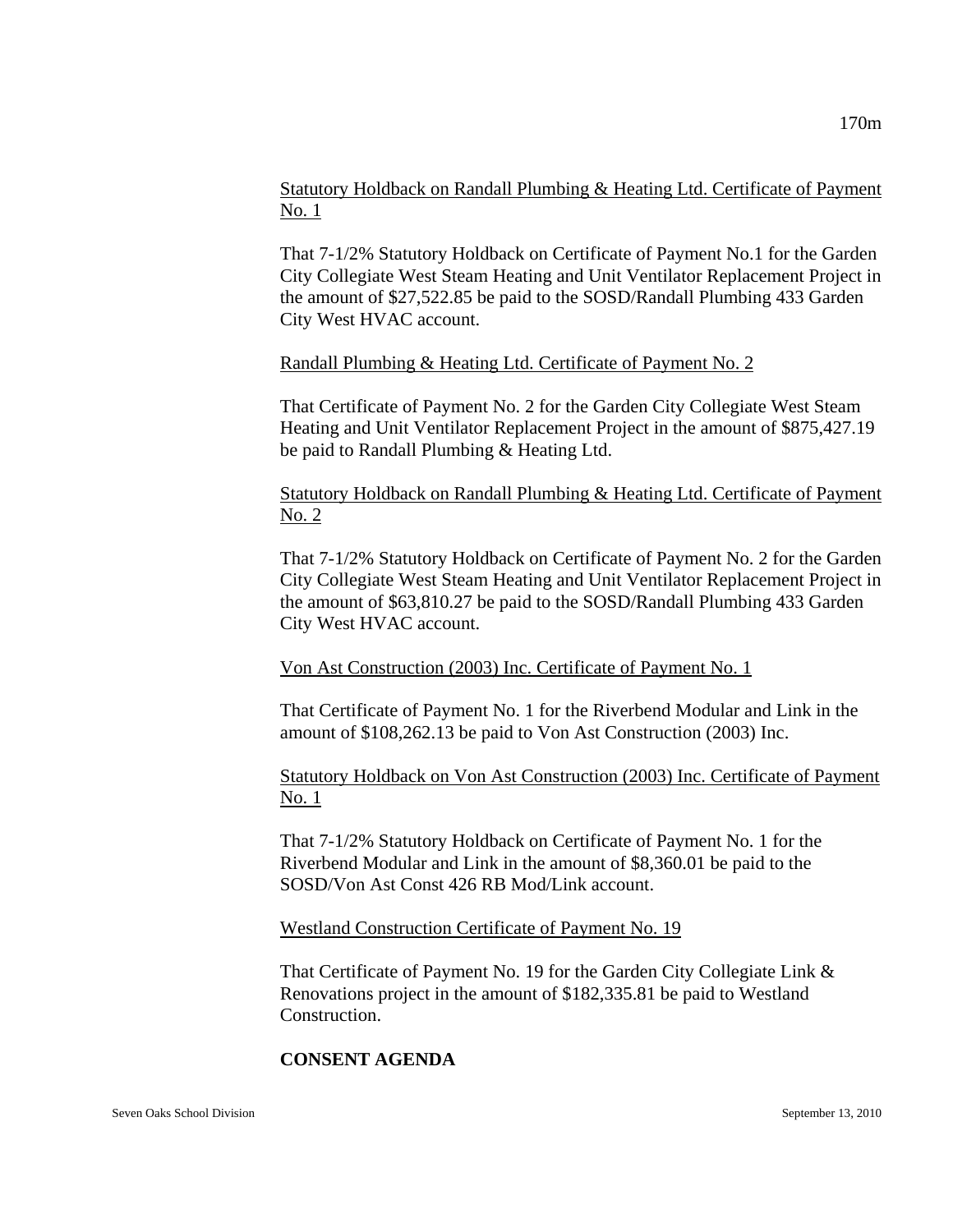## Statutory Holdback on Westland Construction Certificate of Payment No. 19

That 7-1/2 Statutory Holdback on Certificate of Payment No. 19 for the Garden City Collegiate Link & Renovations project in the amount of \$14,079.99 be paid to the SOSD/Westland Construction account.

## **NEW BUSINESS**

Trustee Jaworski offered accolades to all the Division's summer programs.

## **ITEMS OF INFORMATION**

## **CORRESPONDENCE**

- Manitoba News Release September 8, 2010: Province Welcomes Students, Staff to 2010-2011 School Year.
- S1 to GRAD Statistics, September 1998 to June 2010.
- Carolyn Duhamel, Executive Director, MSBA: Use of School Facilities as Polling Stations for Provincial Election - October 4, 2011.
- Patricia Sattelberger, Chairperson, Flin Flon School Division: Letter of support wherein the Brandon School Division requested that the Government consider exempting school divisions from property taxes.
- **MSBA Learning Opportunities 2010-2011 Calendar of Events.**
- Cliff Meder, Director of Operations, Seven Oaks School Division: Garden City Collegiate West Steam Heating and Unit Ventilator Replacement, Change Orders #4, #5, #6, #7, #8 and #9.
- Rick Dedi, Executive Director, Public Schools Finance Board: École Leila North Community School - Interior Renovation to develop new washroom facilities - Approval to award Tender.
- Carolyn Duhamel, Executive Director, MSBA: Member Satisfaction Survey Results.
- Manitoba Healthy Living, Youth and Seniors Healthy Child Manitoba: This October schools across Manitoba have been invited to participate in International Walk to School Month (IWALK).
- Thank You Cards from the student participants in MY Camp.

## **ANNOUNCEMENTS**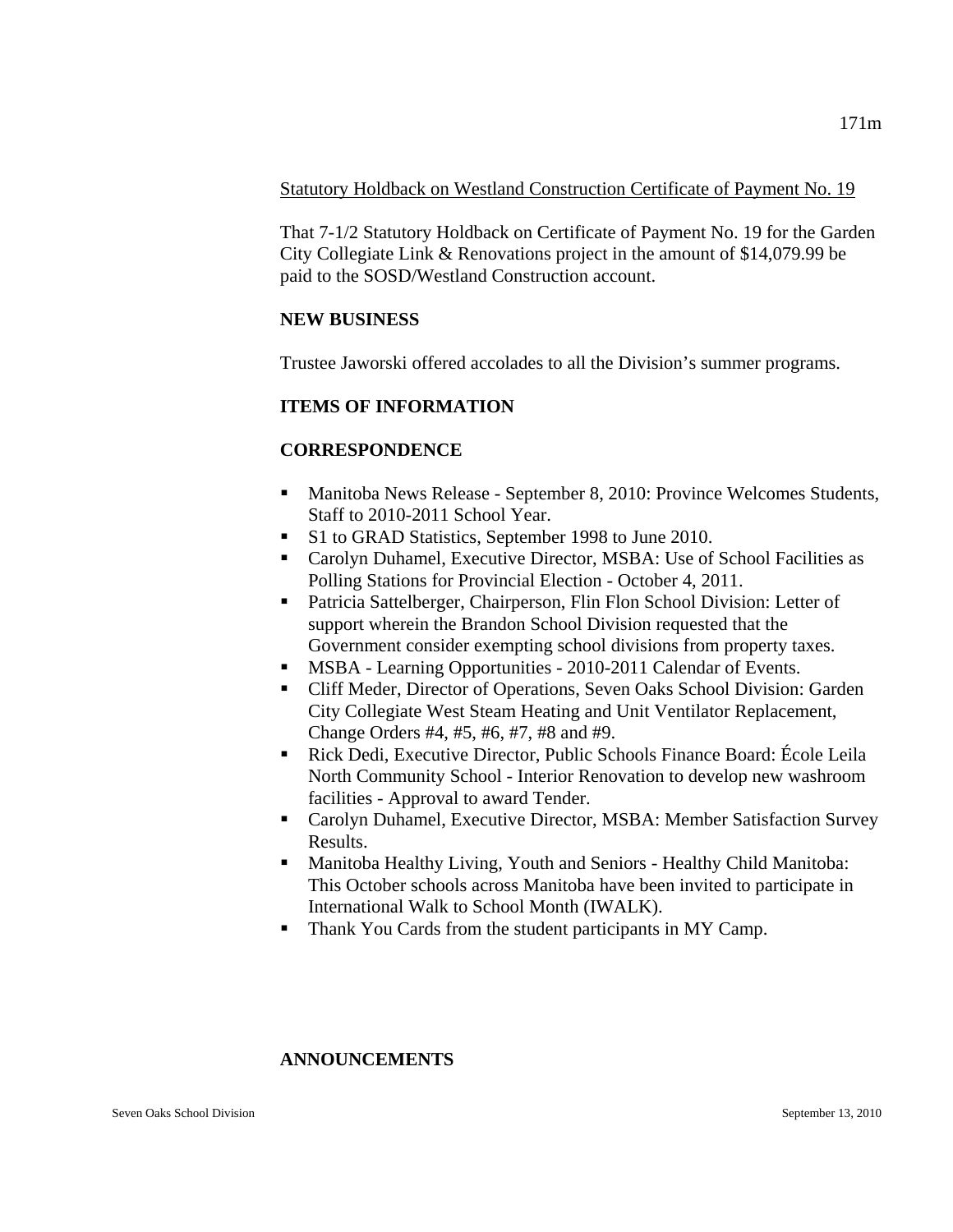#### **Board Meeting Dates:**

Monday, October 18, 2010, 6:00 p.m. - Regular Board Meeting. Monday, November 1, 2010, 6:00 p.m. - Trustee Orientation. Monday, November 8, 2010, 6:00 p.m. - Inaugural and Regular Board Meeting.

#### **Other Dates:**

- Friday, September 24, 2010 Divisional Professional Development Garden City Collegiate.
- Friday, September 24,  $2010 8:00$  p.m. to  $1:00$  a.m.  $-$  SOEF "Get Back" Social – Garden City Collegiate.
- October 13 to 15, 2010, Brandon Admin Retreat.
- Friday, October 22,  $2010 SAG$ .
- Wednesday, October 27, 2010 Elections.

## **10-190 – Moved to Committee of the Whole at 8:46 p.m.**

Ploszay / Juan That the Board here returned to the Committee of the Whole at 8:46 p.m. **Carried** 

Trustee Myskiw in the Chair.

## **10-191 – Disposition of 2729 McPhillips Street**

#### McGowan / Fogg

Approved that the Board forward all proposals received to the Public Schools' Finance Board (PSFB) and recommend the acceptance of the bid from 5896836 MB LTD in the amount of \$204,000 for the property known as 2729 McPhillips Street (parcels A and B, plan 29162 WLTO, in RI 26 Parish of Kildonan) and that the PSFB allow the school division to retain all of these monies for capital project use. **Carried**

The following matters were received as information:

- **Trustee Election Brochures.**
- Seven Oaks Education Foundation 2010 Scholarships.

## **10-192 – Natural Gas**